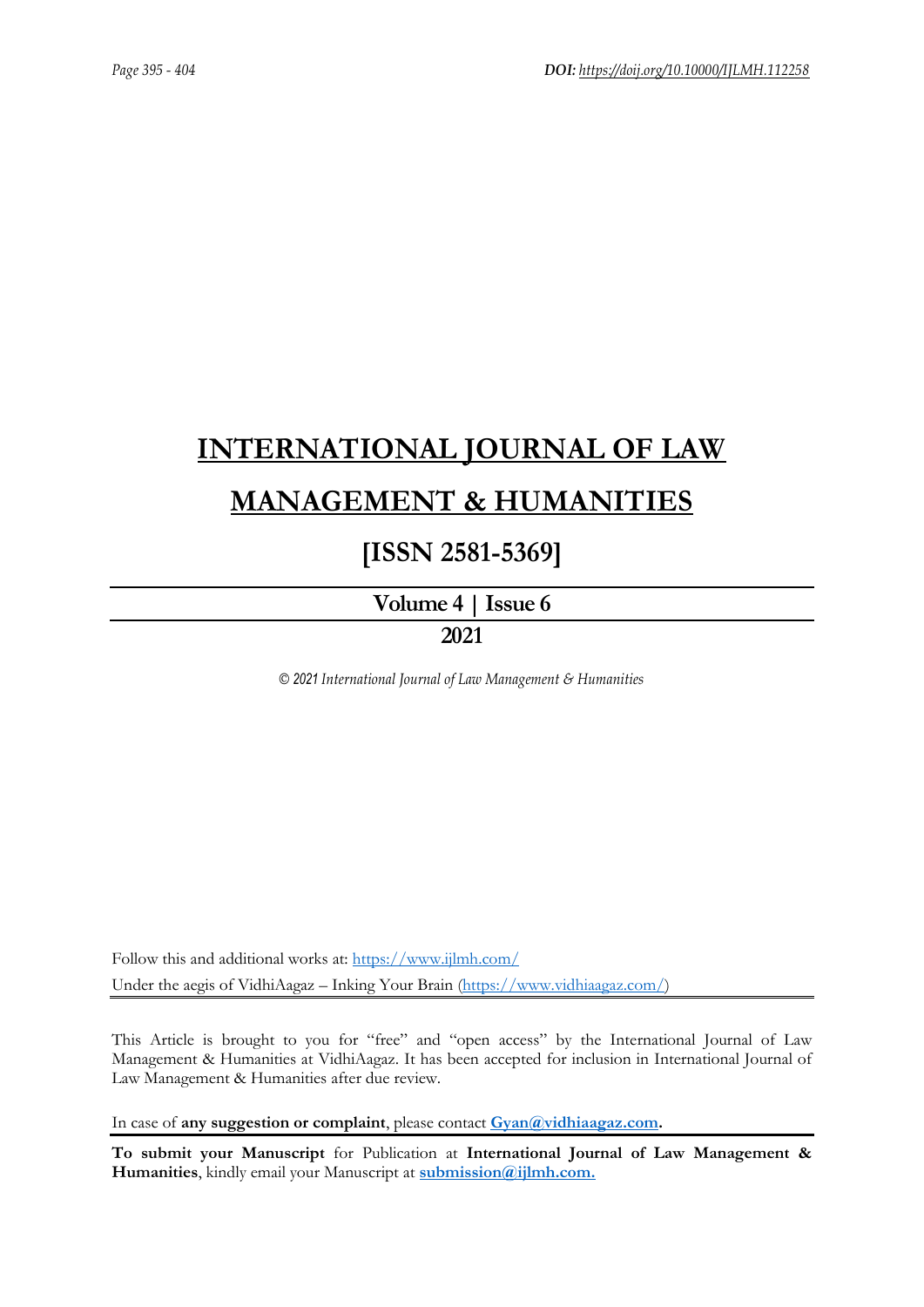# **A Study on Lease and it's Kinds under the Transfer of Property Act, 1882**

#### **CHYRIL KUMAR. MP<sup>1</sup>**

#### **ABSTRACT**

*Transfer of Property Act 1882, plays a vital role in the branch of 'Law of Property'. It is important that not only for the people who study law courses or doing research should study the law relating to property, but also all the citizens of India should have a basic knowledge about this law since almost maximum percentage of people in India owns their own property or rents on the property of others. Lease plays an important role in this branch of law. Chapter V from Section 105-117 of the Transfer of Property Act, 1882 talks about the lease. Thus, in this paper, I'll try to give a detailed and a simple understanding of the Lease and its various kinds.*

*Keywords: Lease, Transfer of property, agreement, certainty, time period.*

# **I. INTRODUCTION**

In this modern world, the life of a human beings are closely related with the Properties. Humans and Properties have become interrelated and inseparable. Humans acquires, enjoys and disposes the property their pleasure or for their needs and wants. Whatever it may be , either acquiring a property or disposing a property, a valid transfer is needed. Thus, the law that governs the property and it's transfer is called the *'Law of Property'*.

*'Property exists by grace of the law. It is not a fact, but a legal fiction'*

#### *-Max Stimer*

In Olden days, the transfer of the immovable properties were governed by the principles of the British Law. In 1882, *The Transfer Of Property Act* came into force. This deals with the rules and regulations which must be followed during a transfer of property between the living persons. This act deals with both transfer of movable and immovable properties, but majority of this act deals with the immovable properties only.

This act The Transfer Of Property Act, 1882 discusses about different legal terms regarding transfer of property which include Sale, Mortgage, Lease, Exchange, Gift, Actionable claims

© 2021. International Journal of [Law Management & Humanities](https://www.ijlmh.com/) [ISSN 2581-5369]

<sup>&</sup>lt;sup>1</sup> Author is a student at School of Excellence in Law, Dr. Ambedkar Law University, Chennai, India.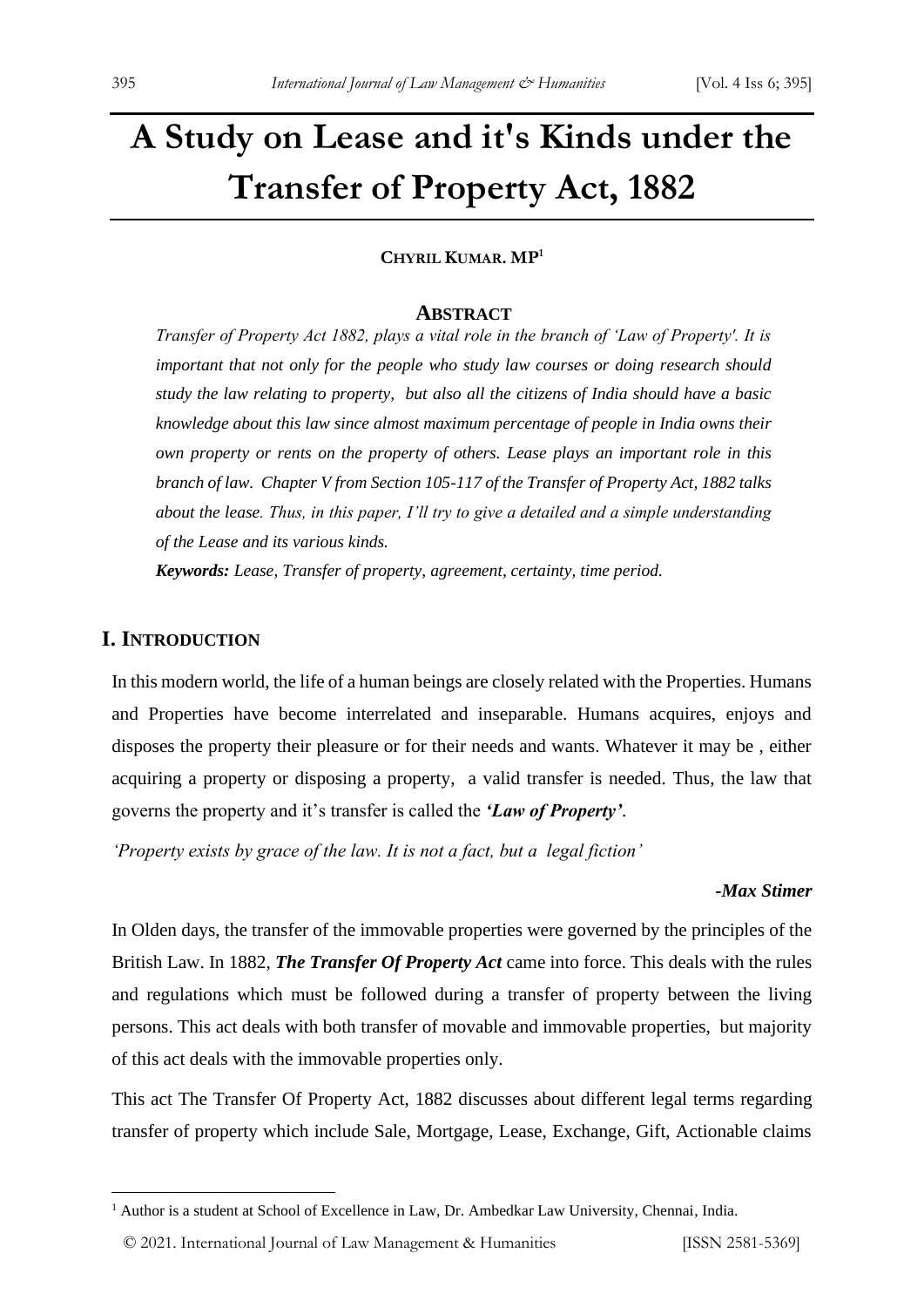and etc. Thus in this paper we are going to look about a detailed study on the Lease and its kinds, which plays a vital role in the process of the transfer of property.

# **II. LEASE AND IT'S DEFINITIONS**

Normally point this world will always prefer to own their own properties in of paying rent to someone's property. However, lease of an immovable properties can provide some benefits like low initial payments, tax reduction, low risk etc.. In a simple term, we can understand that *Lease is simply the relationship between the landlord or landlady and his or her tenants.*

Lease is a form of a contract between these parties for a fixed period of time. This relationship between the owner and their tenants arises when the owner of the immovable property gives his property to another person for a fixed period of time and a contract was made between them. Thus, this contract includes the terms like amount of the rent, rate at which it is collected duration of the lease , purpose of the lease, etc.

When we look into the term 'Lease' legally , we can understand the term lease and it related concepts are explained in the provisions *sections 105 to 117* which comes under the *Chapter V* of the Transfer of Property Act, 1882.

According to *Stickney and Weil*, ' A lease is a contractual arrangement calling for the user(lessee) to pay the owner (lessor) for use of an asset<sup>2</sup>

According to *Mulla*, ' a lease is a contract between the lessor and the lessee for the possession and profits of land, etc., om one side and the recompense by rent or other considerations on the others' <sup>3</sup>

Merriam- webster defines lease as a contract by which one conveys real estate, equipment, or facilities for a specified term and for a specified rent<sup>4</sup>

From the definitions mentioned above, we can easily understand that a lease is nothing but a contract between a lessor and a lessee for a specific period of time prescribed in the contract.

*Section 105* of the Transfer of Property Act, 1882 gives the definitions for lease, lessor, lessee, premium and rent.

It defines that, 'A lease of immoveable property is a transfer of a right to enjoy such property, made for a certain time, express or implied, or in perpetuity, in consideration of a price paid or promised, or of money, a share of crops, service or any other thing of value, to be rendered

<sup>2</sup> Stickney and Weil 2007 p. 791 (Glossary of Financial Accounting: An Intro. To Concepts, Methods, and Use 12e)

<sup>3</sup> 2 https://www.lawspice.com/WW/fullContent.html Retrieved 13/09/2021

<sup>4</sup> https://www.merriam-webster.com/dictionary/lease Retrieved 13/09/2021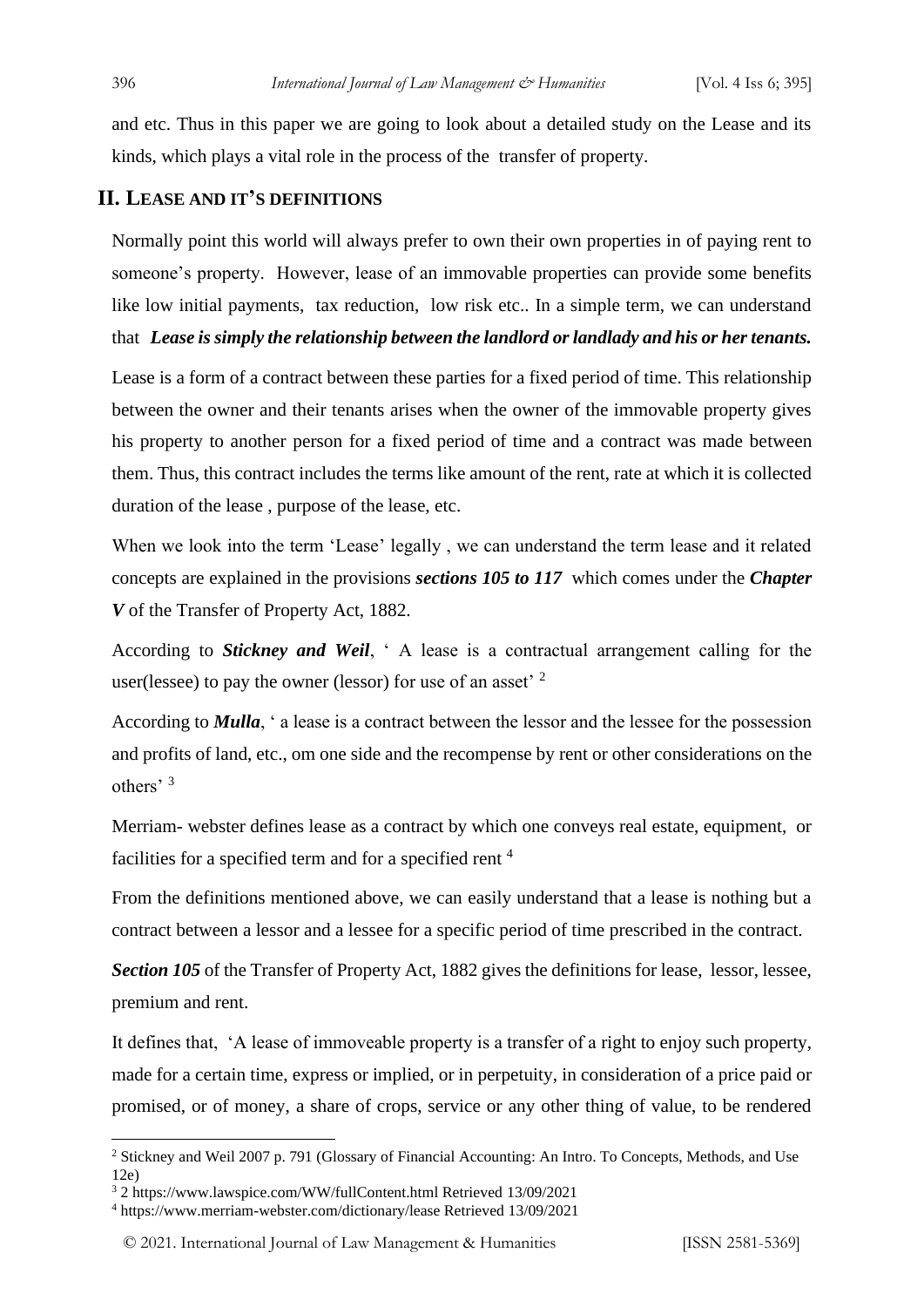periodically or on specified occasions to the transferor by the transferee, who accepts the transfer on such terms.'<sup>5</sup>

For entering into a lease agreement, there must be a two person namely lessor and lessee.

- **LESSOR** lessor is a person who leases or lets a property to another person. Transferor is a lessor. i.e. landlord.
- LESSEE lessee is a person who holds a lease of a property. Transferee is a lessee. i.e. tenant
- **PREMIUM** premium is an amount to be paid
- **RENT** rent refers to a tenant's regular payment to his landlord for using his property or land

Lease is a relationship between the lessor and lessee arising out of an agreement to pay rent and to enjoy the exclusive possession of an immovable property for a specified period and then there is an element for creating interest on the immovable property. It is a transfer of right by the owner to other person , of enjoy immovable properties

The person who does not have a right or interest or lost the right on the property cannot create any lease in favor of others , if there is any such lease is made then it is said to be void.

Sections 105 to 116 of the Transfer Of Property Act, 1882 deals with the leases but it *does not apply to the agricultural leases*. Section 117 of the act is the exception of the leases for an agricultural purposes

Most of the agricultural leases are subject to the local state laws and this is one of the main reasons why this chapter of the act is not applicable to the agricultural leases. Since this chapter of the act does not apply then section 107 of this act also does not apply, that is agricultural leases can be made orally. Here an agricultural purposes refers to tilling and cultivation cot the purpose of raising crops.

In the case of *Byramjee Jeejeebhoy (P) Ltd. V. State of Maharashtra*<sup>6</sup>, the Supreme Court explained that , a lease is a transfer of a right to enjoy land for a term or in a perpetuity in consideration with the price paid or promised or service or other things with value to be rendered in a periodically manner or in a specified occasions the transferor of the property.

The main subject matter of the lease is that it must be a *immovable property*. *Union of India V. Shivdayak Soin Sons<sup>7</sup>*, in this case, the court held that, the act of letting out the property

<sup>5</sup> Sec. 105 of the Transfer of Property Act, 1882

<sup>6</sup> AIR 1965 SC 590

<sup>7</sup> AIR 2003 SC 1877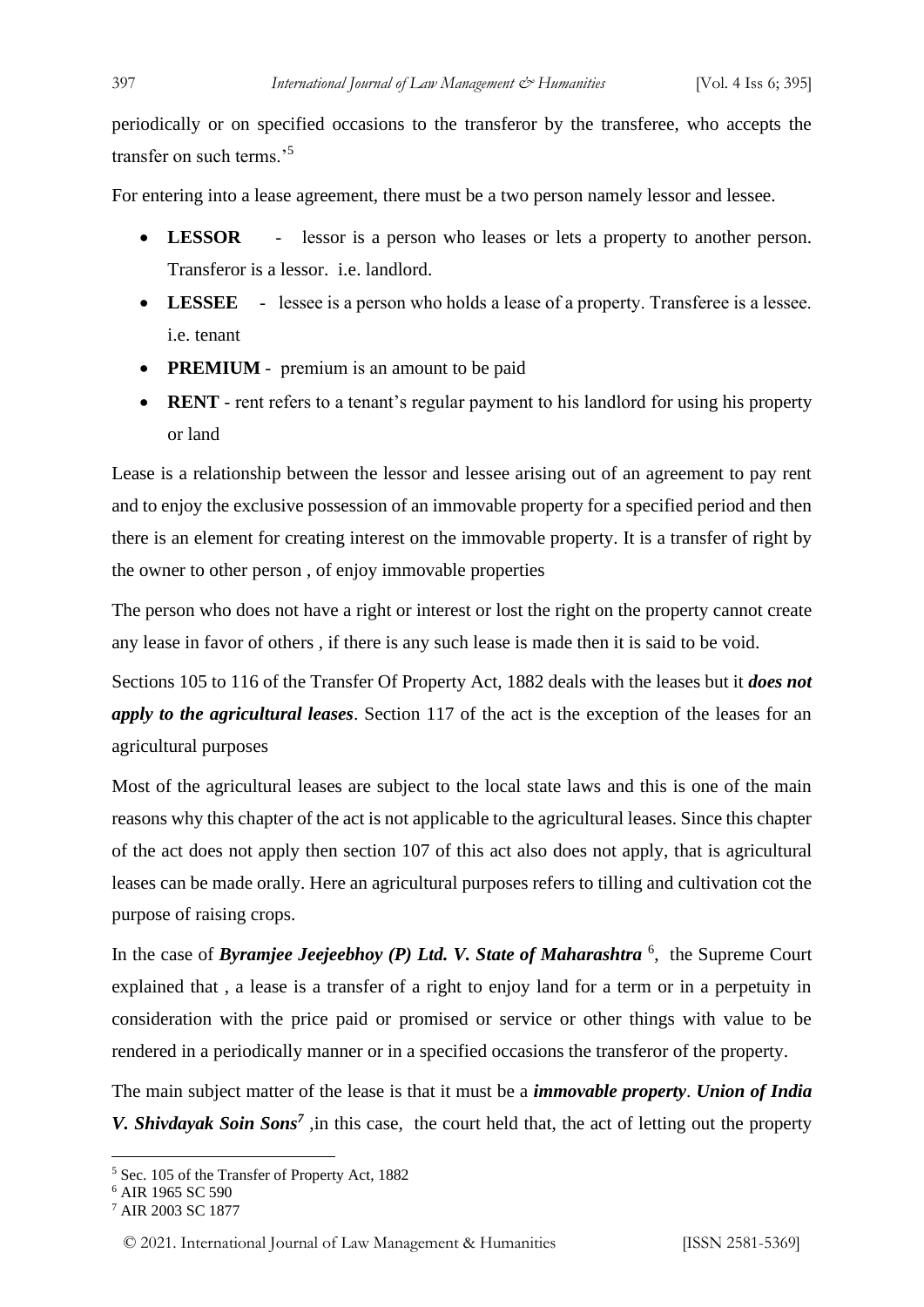for a non-residential use would not be said to be infringe the restriction in the transfer deed on the ground that 'house' implies only residential uses.

In a lease, there can be both premium and rent , though the definition of both may be clashing. In *Fazl Ali, J V. Visweshwar Singh<sup>8</sup>* , it was observed the difference between the single payment at the time of settlement of property and a recurring payment during the period of the enjoyment of property by the lessee.

A lease agreement can be terminated by giving a reasonable and an acceptable proof that the landlord had otherwise assented to the tenants for continuing in the possession after the termination.

A notice to terminate the lease agreement, 2hich is otherwise valid and does not become invalid merely because of adding something else but it should be conditional. If in a notice with terminate tenancy , there will be a threatening enhanced rent, and there a different opinion arise that whether it is conditional notice or not.

## **III. RIGHTS AND LIABILITIES OF LESSOR AND LESSEE**

*Section 108* of the Transfer of Property Act, 1882 expresses the rights and liabilities of both lessor and lessee.

#### **(A) Rights of the Lessor**

- Lessor has a right to recover the rent from the lessee as per expressed in the lease agreement.
- Lessor has the right to take back the possession of his property when the lessee breaks the terms and conditions expressed in he lease agreement.
- Lessor can also has a right to claim compensation from the lessee when there is any damage for his property due to lessee.
- Lessor can take back the possession of his property when the period for lease expires.

#### **(B) Liabilities of the Lessor**

• *Duty to disclose defects* 

The Lessor has a duty to disclose the defects on the property to the Lessee before making the lease agreement.

#### • *Duty to deliver possession*

```
8
(1939) 7 ITR 536
```
© 2021. International Journal of [Law Management & Humanities](https://www.ijlmh.com/) [ISSN 2581-5369]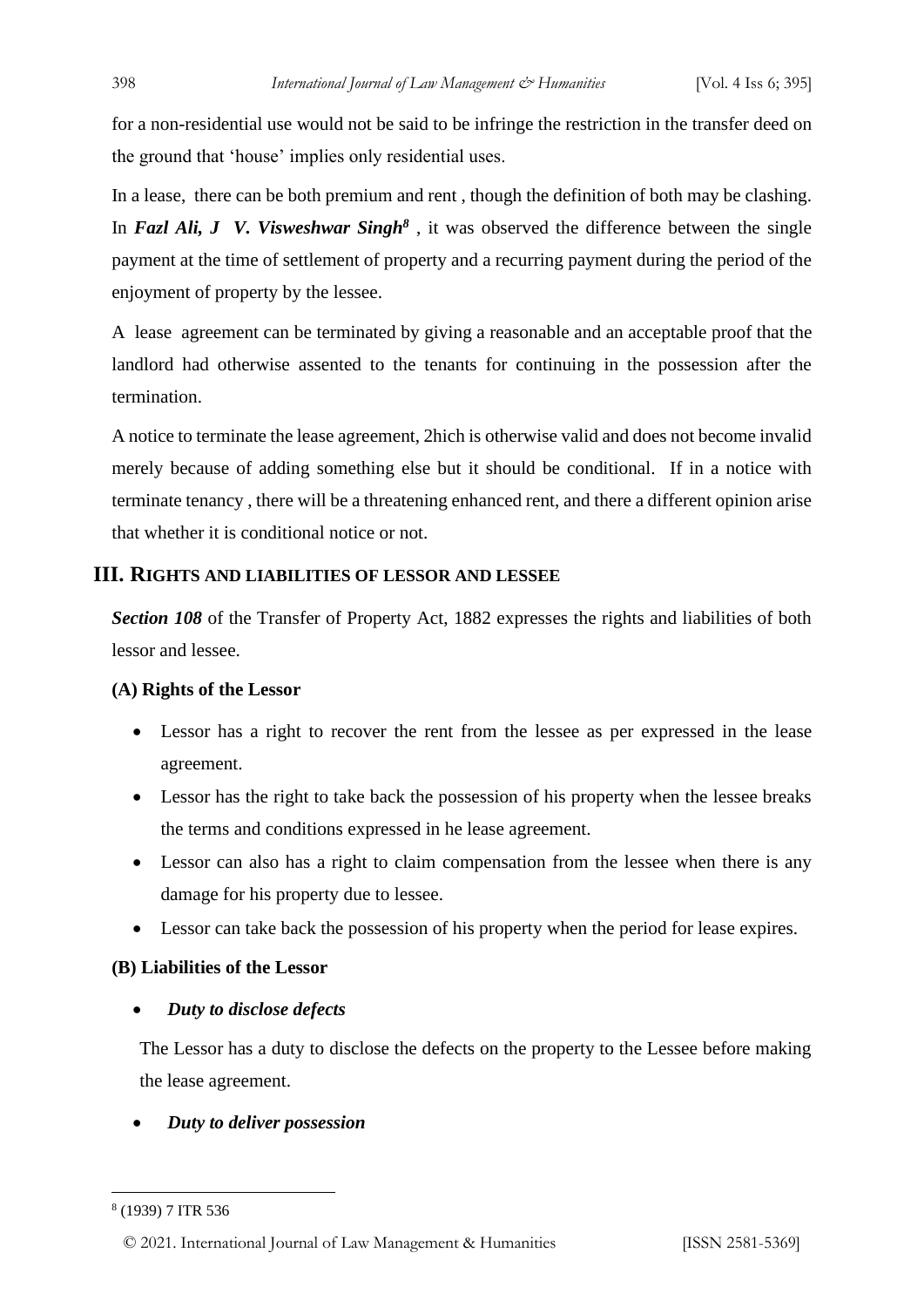After making the lease agreement, the Lessor should give the right to possession of his property to the Lessee.

#### • *Covenant for a quiet enjoyment*

The Lessor should not interrupt after the lease agreement was made, when the Lessee follows the terms and conditions and pays the rent correctly as prescribed in the lease agreement.

#### **(C) Rights of the Lessee**

#### • *Right to repair property*

Lessee can himself repair the property, if the Lessor neglects to do or unable to do repair. Later that amount can be deducted from the rent or can be recovered from the Lessor.

#### • *Right to remove fixtures*

Lessee can himself repair the property, if the Lessor neglects to do or unable to do repair. Later that amount can be deducted from the rent or can be recovered from the Lessor.

#### • *Right to have benefits of crops*

Lessor also has a right to enjoy the benefits from the property during the period of lease agreement and can collect the benefits from the crops in the property as prescribed in the lease agreement.

#### **(D) Liabilities of the Lessee**

#### • *Duty to disclose facts*

Lessee should disclose all the true facts about the property to the Lessor.

#### • *Duty to pay rent*

It's a duty to the Lessee to pay the rent to the Lessor as expressed in the lease agreement

#### • *Duty to maintain property*

Lessee is bound to maintain the property and return to the Lessor in the same condition that the Lessor handover the property during the agreement, and the lessee should also allow the Lessor or his agent to inspect the property.

#### **IV. ESSENTIAL CONDITIONS FOR A LEASE**

Some of the essential conditions to fulfil the lease are

1) There should be a *availability of two parties* since a single party cannot execute a lease agreement.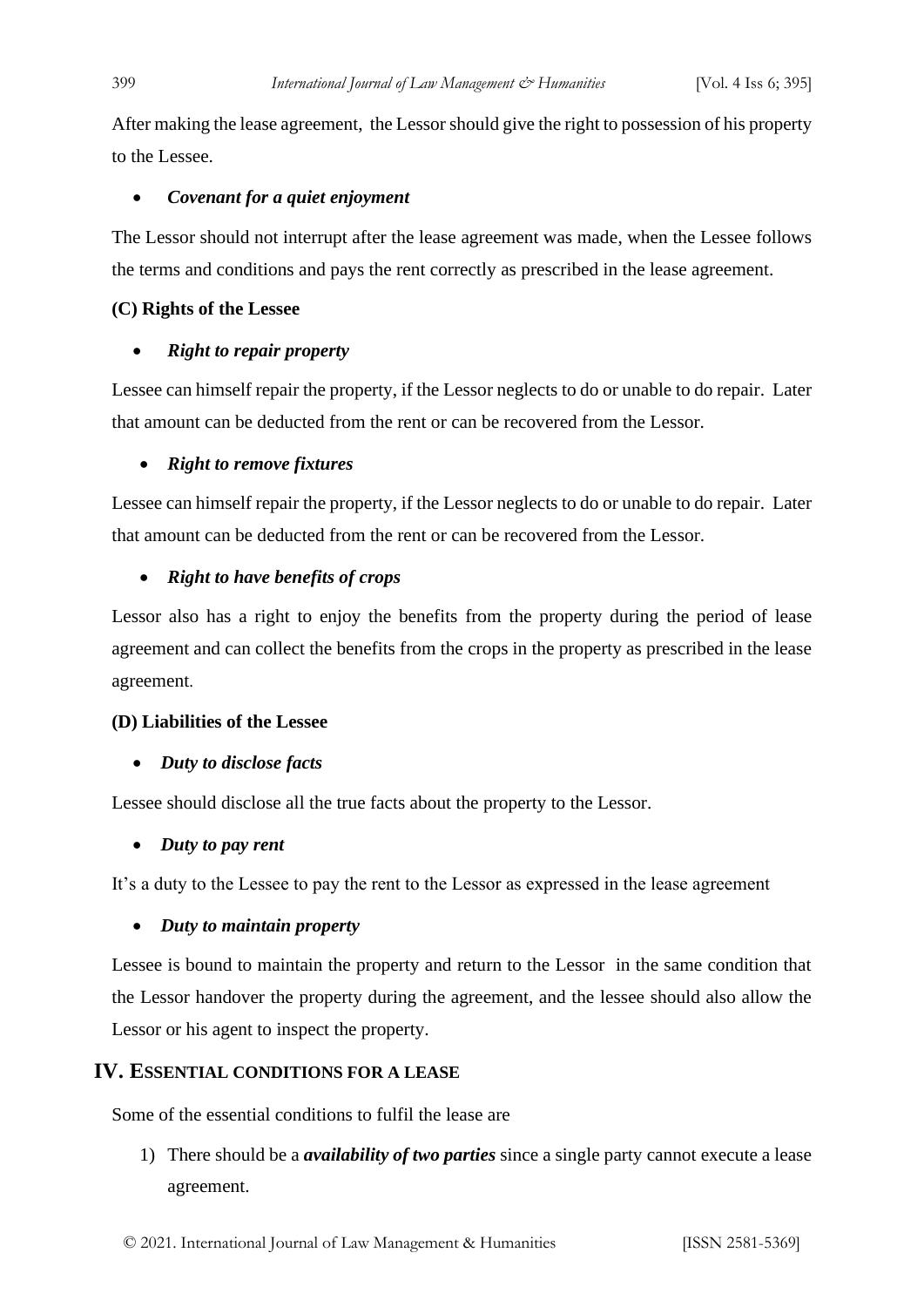- 2) Both parties entering into the lease agreement must be *competent to contract* by fulfilling the essential conditions for a valid contract which are expressed in section 10 of the Indian Contract Act, 1872 .
- 3) *Duration of the lease* must be expressed clearly in a lease agreement.
- 4) Their must be a *consideration* from both parties that is lessor and lessee.
- 5) There must be a *acceptance* of transfer of property by a lessor and lessee.
- 6) There must be a certainty

In the case of *Jaswant Singh Mathura Singh V. Ahmedabad Municipal Corporation*<sup>9</sup>, the court held that , the lease creates rights and interests on enjoying the property and the tenant was entitled to remain the possession of the property until the lease is fully terminated.

In the case of *Makali Engg. Works Pvt. Ltd. V. Dalhousie Properties Ltd.* <sup>10</sup>, the court held that , for creating a legally binding lease agreement, one of the most essential elements required is that there must be a definite period unless it is a lease of perpetuity.

In the case of *B Arvind V. Government of India<sup>11</sup>*, the Supreme Court had clearly explained some of the other essential ingredients for a valid lease like

- There must be a transfer of right to enjoy an immovable property
- Such transfer must be for a specific term or in perpetuity
- The transfer should be in the consideration of a premium or a rent
- The transfer should be in a bilateral transaction and there must be a acceptance of the terms of the transfer.

# **V. KINDS OF LEASE**

There are many kinds of leases are followed in India. Section – 105 of the Transfer of Property Act, 1882 recognizes only three main kinds of leases namely

- Leases for a certain time
- Periodic leases
- Leases in perpetuity

#### **(A) Leases for a certain time**

The word 'certain' in the section means that it is fixed or capable of being made certain in the future date.The duration *must have a certainty*. Time period, terms and conditions of the lease

<sup>&</sup>lt;sup>9</sup> AIR 1991 SC 2130

<sup>10</sup> 2006(1) California HN 419

<sup>&</sup>lt;sup>11</sup> AIR 2007 SC 1306

<sup>© 2021.</sup> International Journal of [Law Management & Humanities](https://www.ijlmh.com/) [ISSN 2581-5369]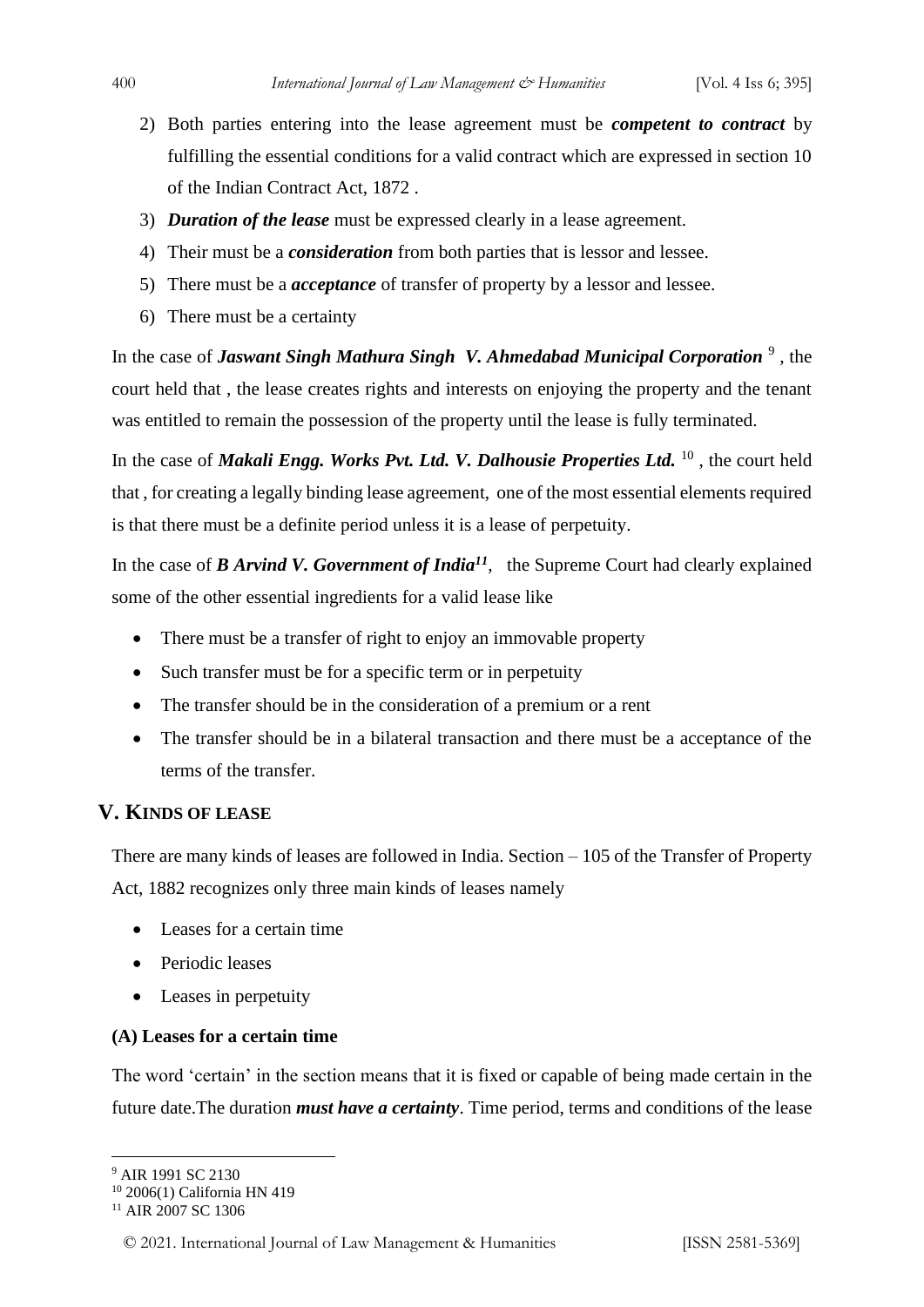must be fixed or must be certain. In this lease, fixing of date is not mandatory but there should be a certainty which is necessary for a lease agreement. A lease without certainty is said to be void.

In the case of Lord Kenyon in *Goodright D Hall V. Richardson<sup>12</sup>* , the court stated that the certainty need not ascertained at the time. If in the fluxion of time a day will arrive which will make it certain, that is sufficient for such a lease.

### **(B) Periodic Leases**

Periodic leases are a kind of lease usually held for a particular period of time. This type of lease includes the lease for a particular period like lease from month to month or from year to year. Monthly lease does not mean that a lease which begins on first day of every month and expires on the last day of the month and a fresh lease is created for a next month automatically. It means a lease of uncertain duration which can be put an end by either party by giving one month's notice. Registration of lease is not necessary for this kind of lease since it is a lease for a short period.

In the case of *S.Rajeev Singh V. Punching Associates<sup>13</sup>*, Periodic leases has been defined as t is a lease with duration to the term is continuous from period to period. A lease for an indefinite period has generally been considered as a lease for a life, but if the rent has been paid yearly then it would be taken as a lease from year to year. Similarly, in *Venkatachellam V. Audian case* <sup>14</sup>, it was held that the lease for the year with the precondition then it would be in force until another lease is granted is a lease from year to year.

#### **(C) Leases in perpetuity**

Lease in perpetuity is a kind of lease which is held for a *longer duration* .It is also called as permanent lease or long term lease. Here, the lease is carried from generation to generation. In this kind of lease , the lessee can renew the lease after the completion of period of lease agreement.

In the case of *Commissioner of income tax , Assam V. Panbari Tea Co Ltd* <sup>15</sup> , it was held that , when the interest of the Lessor was parted for a price, then the paid price is the premium, but the periodical payment for the enjoyment of benefits is a rent, here the premium is a capital income and rent is a revenue receipt. For this lease of perpetuity, registration is mandatory.

<sup>12</sup> 1789 2 Term Rep462

<sup>&</sup>lt;sup>13</sup> AIR 2008 Del 56

<sup>14</sup> 1881 ILR 3 Mad 358

<sup>&</sup>lt;sup>15</sup> AIR 1965 SC 1871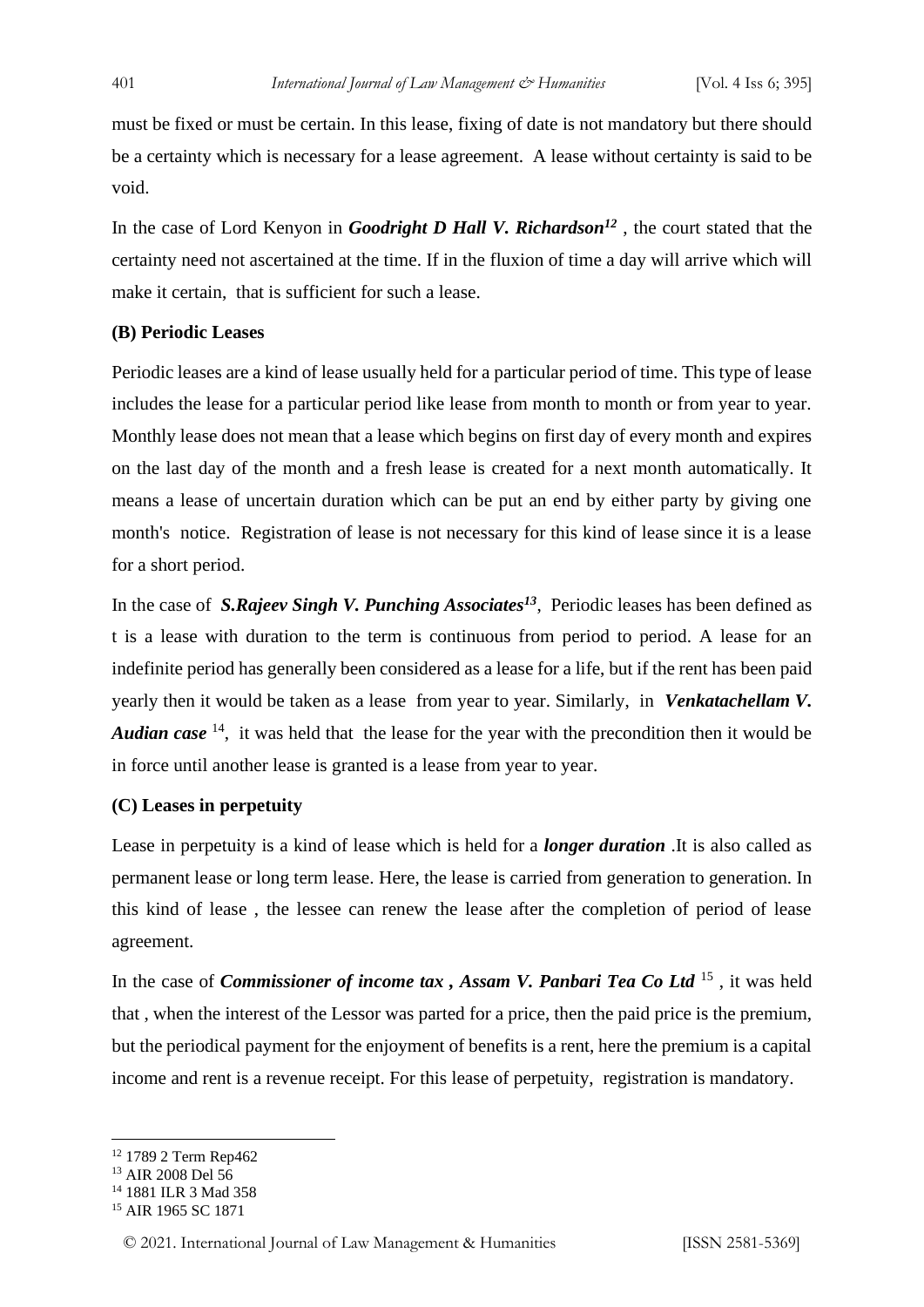# **VI. OTHER KINDS OF LEASE**

In Addition to these three main kinds of lease expressed in section 105 of the Transfer of Property Act, 1882, lease can further be classified into many kinds , namely

- Absolute Lease
- Derivative Lease
- Sales Aid Lease
- Domestic Lease
- International Lease

#### **(A) Absolute Lease**

Absolute lease can otherwise called as *primary lease*. Absolute lease can be *granted by a person who has an Absolute* right over the property. This lease can be granted for any number of years or for any time.

#### **(B) Derivative Lease**

Derivative lease can otherwise called as *sub-lease* . This kind of lease are granted by a person who himself has a *limited interest* on the property. In this kind of lease, it can never be extended beyond the time period in which the Absolute lease has executed.

In the case of *Roop Kumar V. Mahan Thedani* <sup>16</sup>, it was held that , a tenant who himself does not have a complete right over the property can never grant a valid sub-lease in favor of another.

In the case of *Lov Raj Kumar V. Daya Shankar*<sup>17</sup>, the court examined that a person who himself has no right over the property cannot create a lease on his own.

# **(C) Sales Aid Lease**

In this kind of lease, the lessor will agree with the lessee to market the products in his property and in return the lessee will be paid for his commission

# **(D) Domestic Lease**

When all the parties in the lease agreement belongs to a *same country*, then it is called Domestic Lease

#### **(E) International Lease**

When one or more parties of the lease agreement reside in a *different countries*, then it is called

<sup>16</sup> 2003 (1) RCR (Rent) 615 SC

<sup>17</sup> AIR 1986 Del 364 (368)

<sup>© 2021.</sup> International Journal of [Law Management & Humanities](https://www.ijlmh.com/) [ISSN 2581-5369]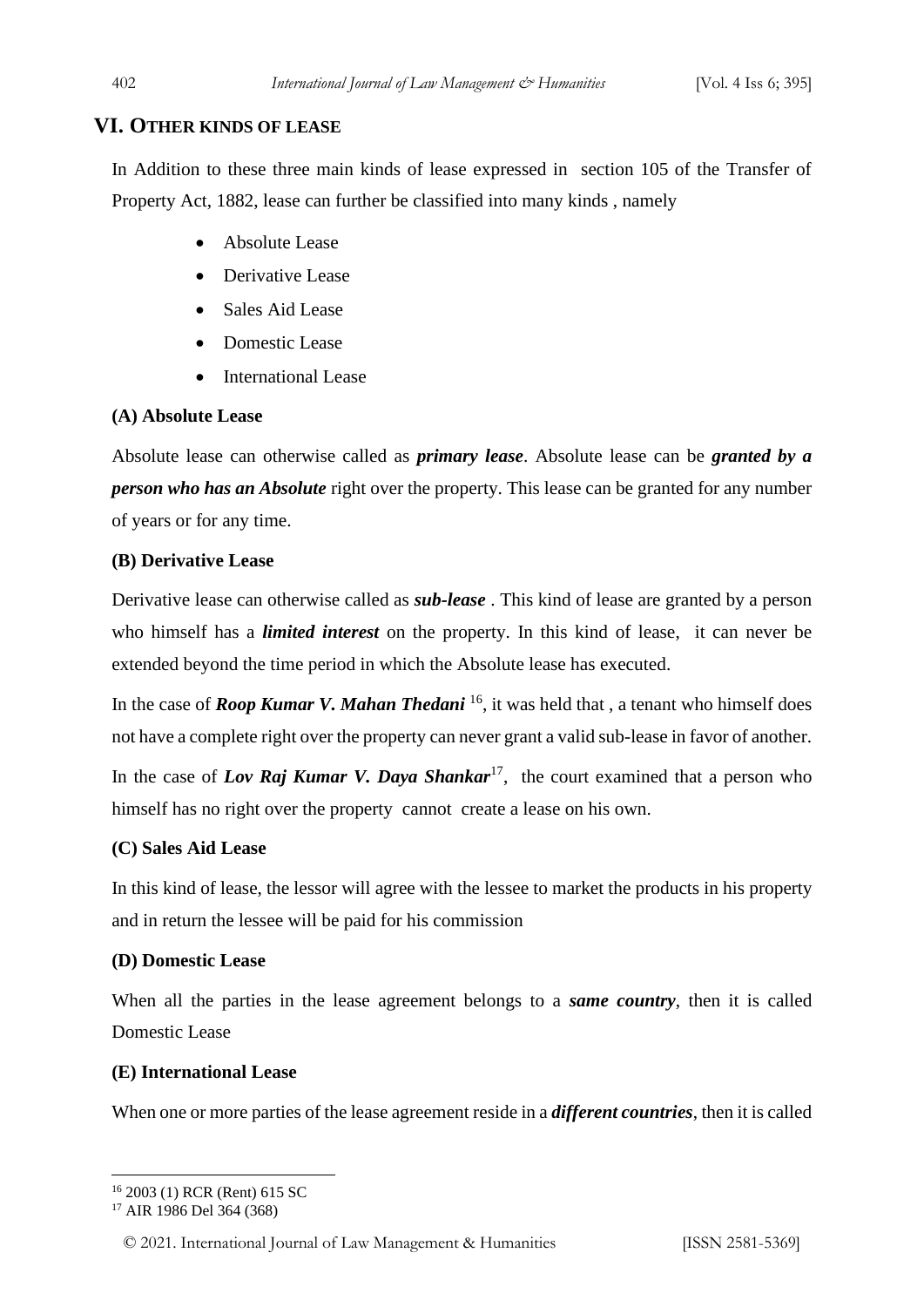International Lease.

#### **VII. CONCLUSION AND SUGGESTION**

Chapter V, section 105-117 deals about the lease in the Transfer of Property Act, 1882. Lease plays an important role in the Law of Property. In this world maximum number of the peoples will own property, either their own property or enjoying someone's property by paying rent or premium. Thus, it is vital not only for the people in the law field but also each and every citizens to have a good knowledge about lease, because at one point of time every person will own a property. If a person enter into a lease agreement without knowing or without have a decent knowledge about lease, he/she may fail to have a proper lease agreement and they can easily be misguided. Lease is nothing but a contract between a lessor and a lessee for a specific period of time prescribed in the contract. There must be a clarity on the during of lease, term of lease, amount to be paid, when and how to be paid, etc. Violation of the rules, regulations, provisions, and terms prescribed in the lease agreement is punishable under law . Lease is a good think until both the lessor and lessee does their duty well. Thus from this paper, we can have a basic idea about what is lease, who is lessor, who is lessee, and their rights and liabilities and its kinds.

\*\*\*\*\*